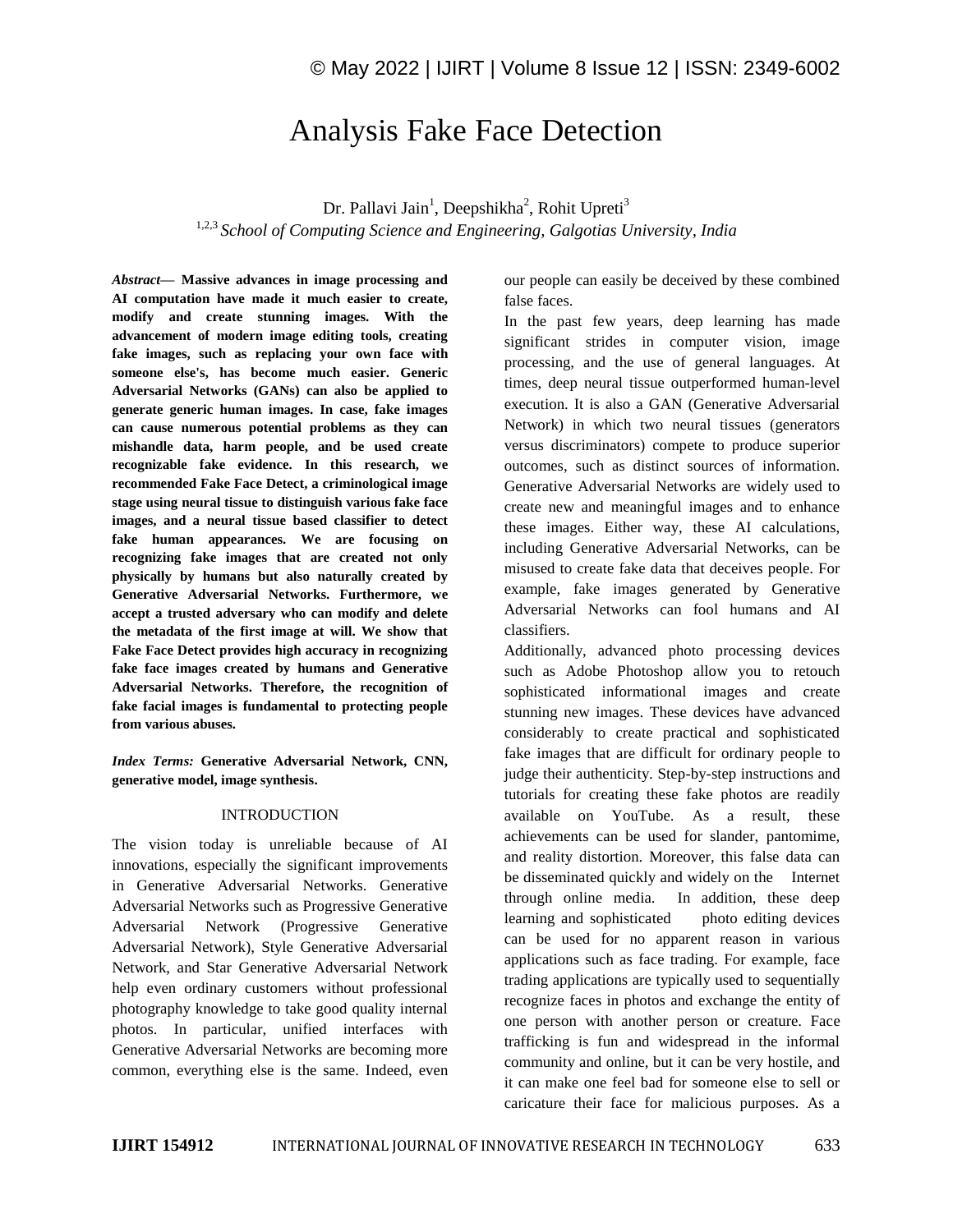result, mishandling of these interactive media innovations is causing enormous social problems and concerns.

In particular, one of them is fake erotic entertainment, where anyone can confuse and surprise this person by placing their victim's face on their naked body. In particular, Deep knockoffs can be used to create fake explicit recordings of superstars or revenge porn, where fake Deep porn appeared on the Internet on Reddit in 2017, along with fake porn from various famous artists created using fake Deep. Moreover, deep fakes can be used for fake news and malicious manipulation in legislative matters, such as Barack Obama's deep forgery. So, using these advances in interactive media with artificial intelligence to simulate images could pose serious problems for fake porn creation, but negligible delinquency and fraud. A variety of recognition strategies can be applied to identify and prevent such retaliatory use.

The fastest validation depends on metadata analysis or the nature of image compression strategies that an attacker can easily remove or control. Similarly, combining or duplicating motion positioning methods is ineffective when attackers use Generative Adversarial Networks to create complex images.

Besides, there are currently no studies on image recognition by Generative Adversarial Network. Therefore, in this paper, we solve the problem of recognizing both Generative Adversarial Network generated human face and artificial fake face images as neural tissue using the acquisition method. Provides Fake Face Detect, a neural tissue-based criminal imaging system for recognizing fake face images created by humans and Generative Adversarial Networks.

Our promise is summarized as follows.

(1) We consider a powerful adversary model that can not only manage images, but also publicly delete metadata data.

(2) We provide Fake Face Detect to discriminate artificial fake images under Generative Adversarial Networks and powerful enemies with high accuracy.

(3) Our methodology provides a robust start and end to the fake face identification pipeline without human intervention or the use of metadata data. Our work shows that it is appropriate to distinguish between Generative Adversarial Networks and artificial fake faces in contrast to advanced connectivity detection strategies.



Fig 1. Example of Style GAN.

Generative Adversarial Network has accomplished noteworthy advancement in picture blend which is the most all around concentrated on space of the uses of Generative Adversarial Network since it was first proposed in 2014. The generator in GAN figures out how to deliver counterfeit examples that are practically indistinguishable from genuine examples, while the discriminator figures out how to separate them. Generic adversarial networks are a way to process synthetic representation using deep learning strategies, e.g., complex neural or Generative Adversarial Network.

The two models are organized altogether in a losing state, head-to-head up until the discriminant pattern is fooled in part of the time, which means that the common pattern produces conceivable patterns. Generative Adversarial Networks are an exciting and rapidly growing field, based on the assurance of general models of the ability to generate sensitive models in a wide range of fields, most commonly in problem solving exercises. guessing from photo to photo, for example, by interpreting pictures from summer to winter. or day and night, and create realistic photos of objects, scenes, and individuals that even people can't distinguish as fake. Late work in image blends such as Progressive Generative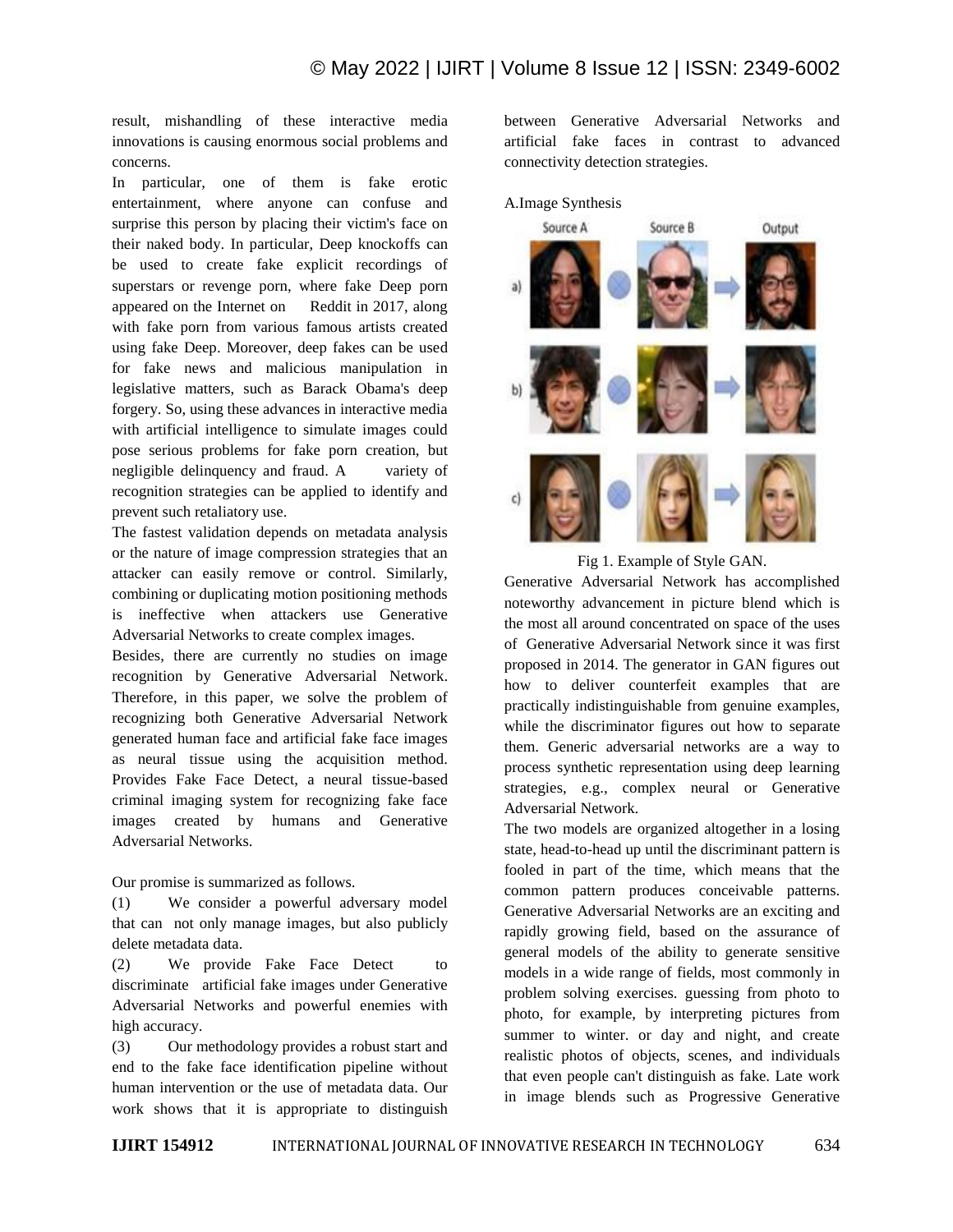Adversarial Network, Style Generative Adversarial Network, and Star Generative Adversarial Network has achieved surprising results in combining face images.

Progressive Generative Adversarial Network proposes another preparation procedure for Generative Adversarial Networks with low-goal pictures by becoming both the generator and discriminator logically. Progressive Generative Adversarial Network can adequately create pictures in enormous goal with extraordinary quality. Style Generative Adversarial Network updates the generator engineering by adding "style" of pictures at the convolution layers, which can move the gathered styles in picture combination.

These Generative Adversarial Networks can be very much applied in orchestrating counterfeit countenances or altering facial ascribes that are indistinct to people.

Accordingly, it is basic to foster successful phony picture recognition procedures and stop fakes spreading if there should arise an occurrence of social issues and securing clients' protection.

### B.Fake Face Detection

As of late, a few scientists acquired thoughts from the customary advanced picture crime scene investigation to distinguish Generative Adversarial Networkcombined phony faces/pictures. A few scientists propose learning-based strategies by adjusting the models and misfortune elements of DNNs. The greatest test of these recognition strategies is that assailants can undoubtedly create counterfeit pictures by adding commotions into pictures to sidestep the phony face identification without exertion.

#### II.METHODOLOGY

Various Fake Face Detection algorithms and techniques have been introduced so as to improve and improvise on better detection of fake faces or fake images. Some of the techniques that are being used are as follows-:

# A.Deep Face Detection

Deep fakes are becoming increasingly inconvenient in defense, public safety, and voting-based systems. Strategies have been proposed to differentiate deepfakes when these risks emerge. Early efforts depended on elements derived from high-quality antiques and a halt to phony video. On the contrary, existing methods used a deep understanding of how to consistently separate striking and distinguishing features to detect serious fakes. Deep spoofing locations are generally considered a double characterization problem when using classifiers to group genuine and modified records. This kind of technique requires huge data sets of real and fake records to prepare a characterization model. Although the number of spurious inputs is becoming more and more available, it is still limited as it sets a benchmark for the approval of various recognition strategies. To solve this problem, Korshunov and Marcel created an excellent deepfake data set of 620 Generative Adversarial Network modeldependent records using the open-source Face Swap Generative Adversarial Network.

Using records from the freely available Vid TIMIT dataset, we generated fake low-quality and highquality records that could successfully mimic gaze, mouth movements, and eye blinks. We then used these recordings to test different strategies for finding deepfakes. Test results show that well-known face recognition platforms that rely on VGG and Face net cannot reliably identify deepfakes. Different methods such as lip-sync approaches and auxiliary vector machine (SVM) image quality measurements lead to very high error rates in recognizing deep fake records in this newly provided data set.



Fig 2. Types of Fake Images

# B.Fake Image Recognition

Face trading has various convincing applications in video composting, change in representations, and particularly in personality insurance as it can supplant faces in photos by ones from an assortment of stock pictures. In any case, it is additionally one of the strategies that digital aggressors utilize to infiltrate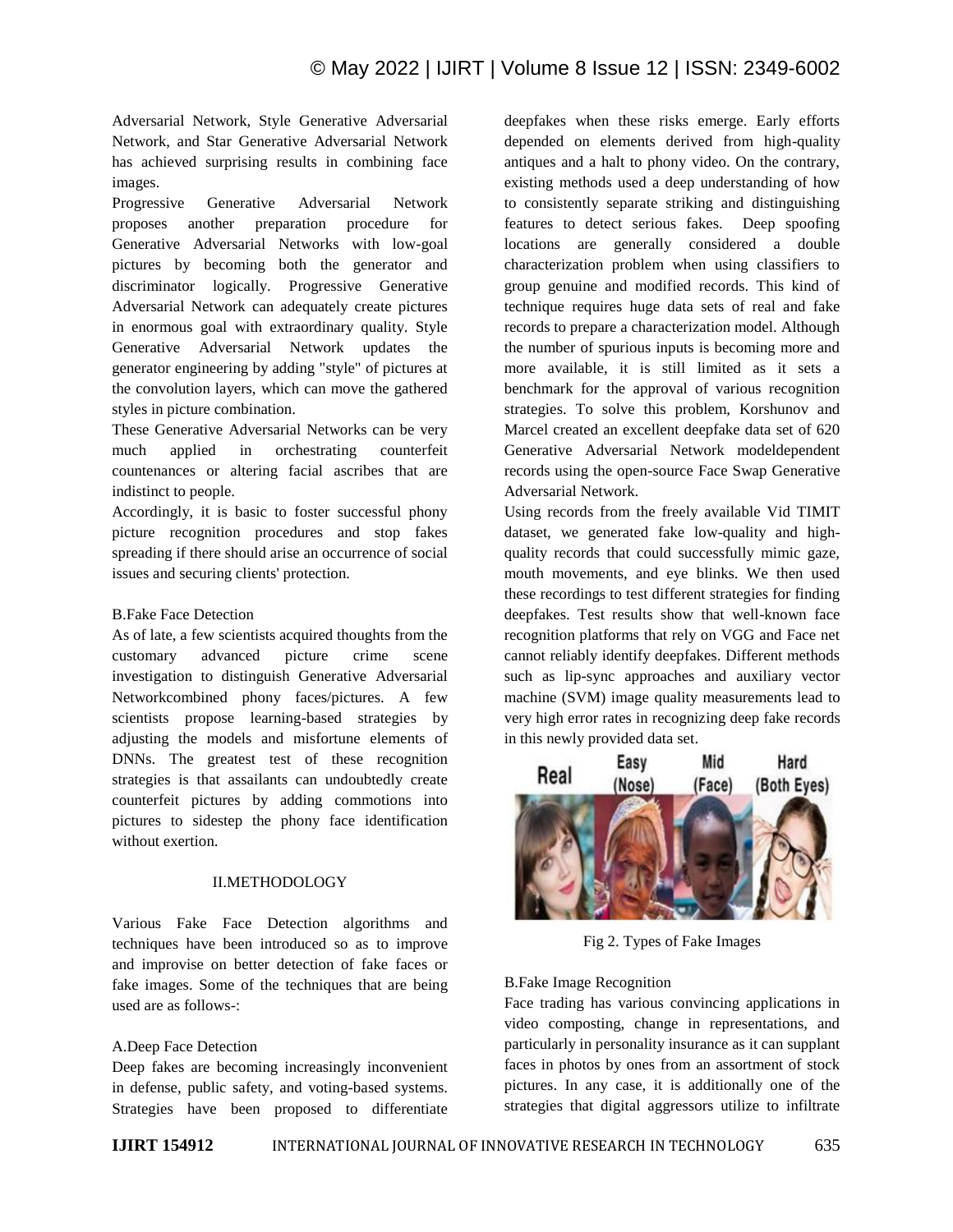recognizable proof or confirmation frameworks to acquire ill-conceived admittance. The utilization of profound learning, for example, Convolutional Neural Network and Generative Adversarial Networks have created traded front pictures extra arduous for criminology mockup because it safeguards presentation, look and amount of light on the photos.

Among the images generated by deep learning, those included in Generative Adversarial Network models appear to be generally difficult to distinguish, since they are rational and superior to the Generative Adversarial Network's ability to learn complex information cycles and obtain new results when using information relative to each other. Most chips obtained by opening.

Generative Adversarial Network-produced images ignore the ability to speculate on a local model however, although Generative Adversarial Network development continues and many Generative Adversarial Network extensions are introduced as often as possible.

#### C.Fake Video Detection

Image detection methodologies do not work same with videos because of the degradation of frame data in videos and the characteristics keep on changing in every frame which makes it difficult for the methods to detect fake or real image.

Even if we go frame by frame and use the images in every frame the characteristic changes in the image does not allow the methods to give a solid result of a fake or real image.



Fig 3. Fake Image Detection for videos

# III.RESULTS AND DISCUSSION

Deep lies are starting to undermine people's trust in the media because they no longer believe it. They can harm the lives of those targeted, increase the spread of phony information and hate speech, and create political uneasiness, public opinion, violence. or war. This is especially important in today's era where technology for creating deep lies becomes more available and social media can quickly spread this false content. Sometimes most people don't need to reveal deep lies to do serious harm. People who create a deep effect for malicious purposes deploy to target customers as part of a destructive strategy without using a social media platform. For example, this approach can be used by intelligent agencies that affect solutions to significant and internationally secure threats to important people, such as politicians. In order to understand the shocking issues of false depths, the researchers have focused on the development of algorithms looking for false depths and have been reported a lot of results. This document identifies modern ways and summarizes the most common ways in the table. The war between those who use the improved machine should learn how to produce a deeper picture and know those who want to detect deep drawings. The quality of deep fakes has improved and the efficiency of the visual system should be improved accordingly.

The inspiration is that even AI violations can be corrected by AI. Identification methods are still outdated and other methods have been proposed and tested, but with different data sets.

Another way to improve the effectiveness of data collection methods is to create an up-to-date deepfake database so that new data collection methods are constantly emerging. This makes it easier to train data ingestion models, especially deep learning-based models that require large training sets. On the other hand, modern recognition methods focus primarily on the complexity of the deepfake pipeline, i.e. identifying and attacking a competitor's weaknesses. These information and knowledge are not always available in the conflict area. Often you try to camouflage skills that make such a deep fake technology.

The various methods and algorithms that are currently being used for fake image detection consist of variable prediction percentages.

Different methods that we are comparing in this particular paper are: VGG3, VGG4, VGG7 and CNN. The comparison shows the Macro Average Precision result, Macro Average-Recall result, Macro Average-F1Score Result and Accuracy Results. The comparison results in the form of graphs are: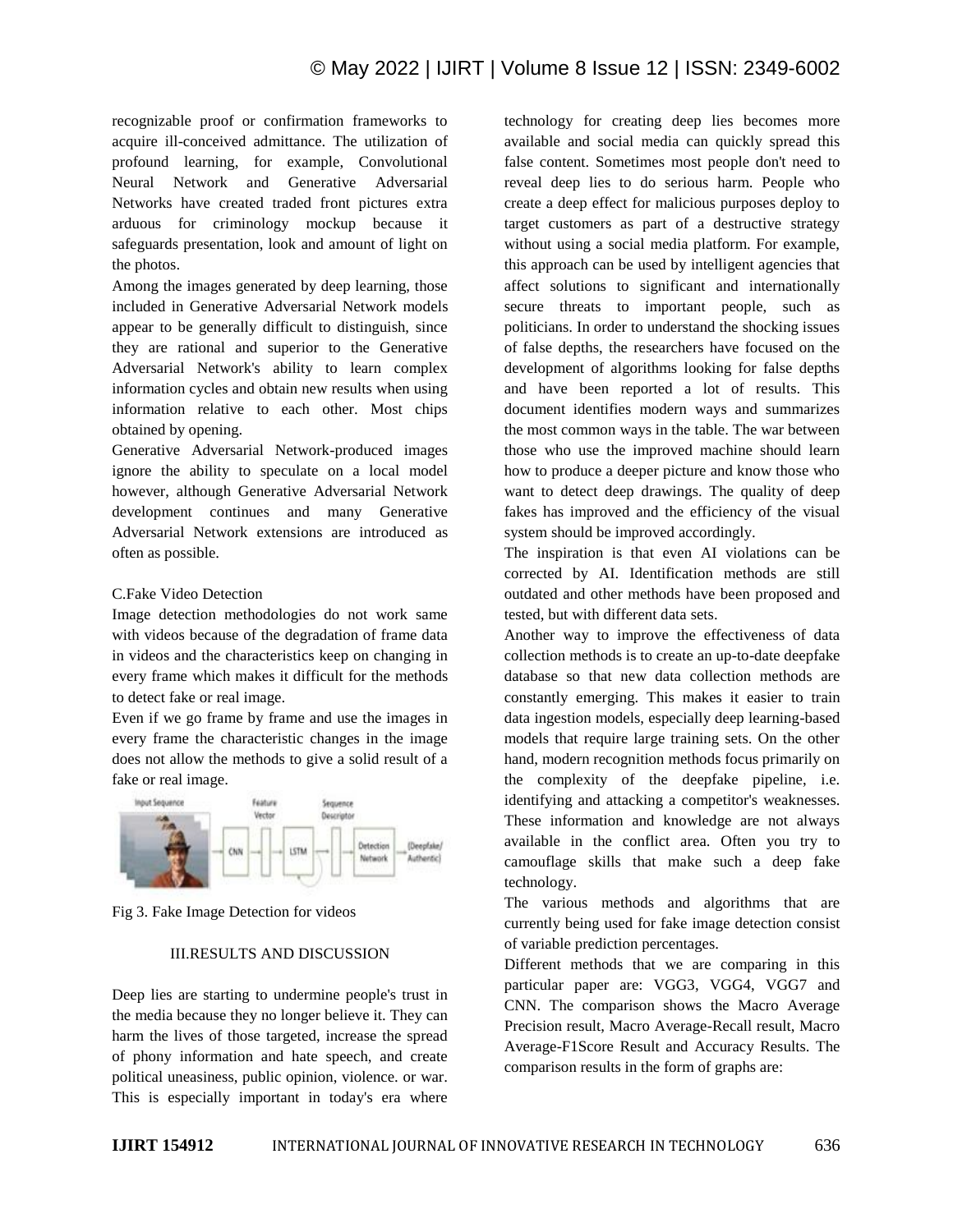

Fig 3. Comaprison between different methods of fake face detection

#### IV. CONCLUSION

In this paper, we have proposed the first in-depth study model for practicing the legal science of fiction. The model focuses on both elements of the theme and the follow-up includes all the time to differentiate the fake look. We have also proposed a multi-channel compulsory modification - speculation for a single compulsory direct conversion - in order to obtain a restricted image in color photographs. The following highlights are removed from the restricted image while the content segments are separated from the image information by measuring the pre-prepared ResNet18 model.

The experiment has led to testing the implementation of the proposed model using two data sets controlled by Face2Face and Deep Fake.

The proposed model showed very high accuracy compared to the standard model at different video levels, which ensures a quality feature.

The material bridge obtained using the forced conversion of many of the proposed channels and the information and photographs were compared.

Therefore, after a forced conversion, the external visible data such as facial tone, split, and external skin disappeared.

The method we have used in this paper gives us a probability of about 0.69 of detecting real and fake images.



Fig 4. Accuracy vs num of epochs



Fig 5. Confusion Matrix



Fig 6. Example of experimental image